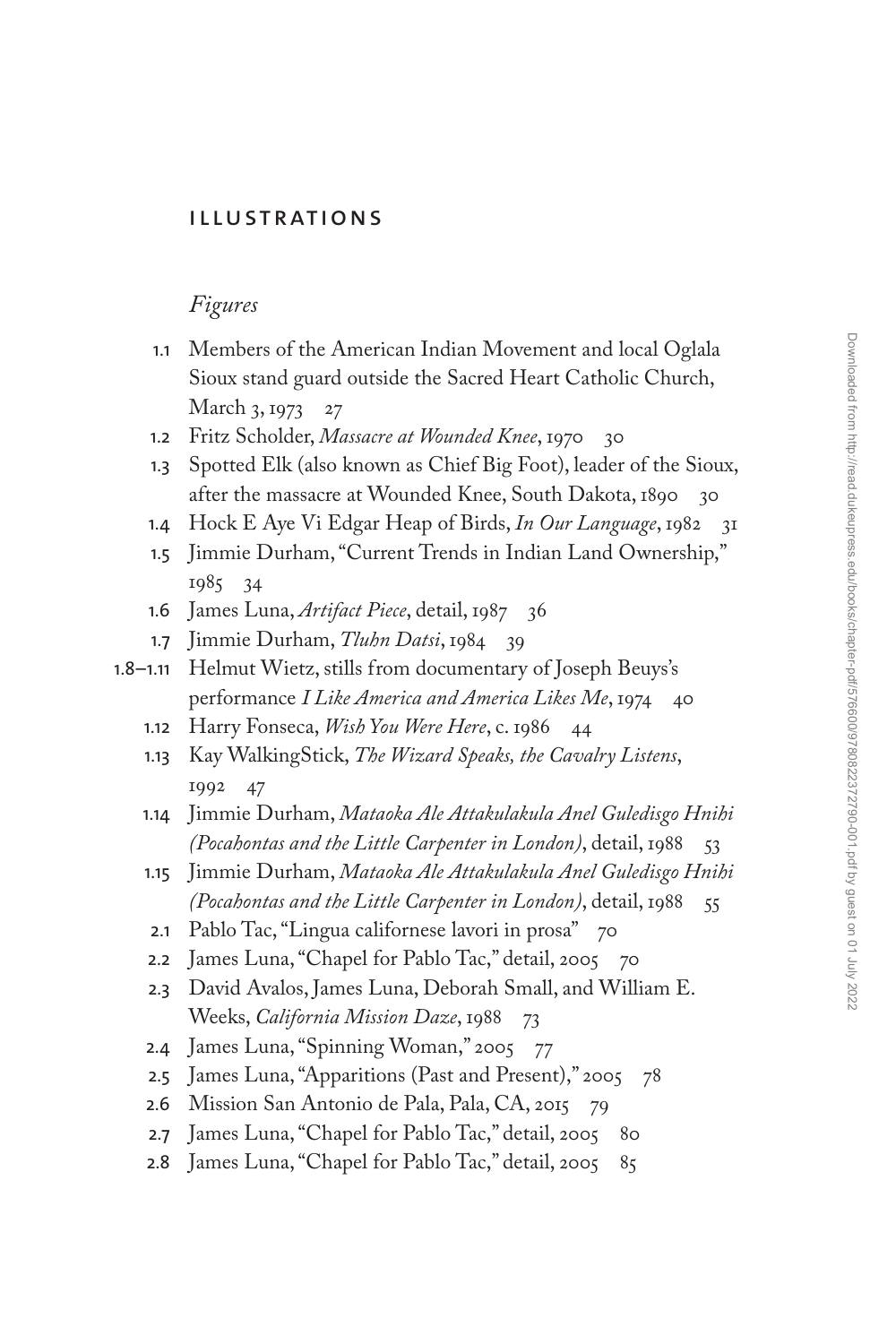- 2.9 [Jimmie Durham with Abraham Cruzvillegas, proposal for the U.S.](#page--1-0)  Pavilion of the Venice Biennale, 2011 90
- 2.10 [Hock E Aye Vi Edgar Heap of Birds,](#page--1-0) *Most Serene Republics*, detail, 2007 92
	- [3.1](#page--1-0) [Padiglione degli Stati Uniti, 1932](#page--1-0) [95](#page--1-0)
- [3.2](#page--1-0) [Padiglione degli Stati Uniti, 1932](#page--1-0) [96](#page--1-0)
- [3.3](#page--1-0) [Hopi artist Fred Kabotie, c. 1930](#page--1-0) [99](#page--1-0)
- [3.4](#page--1-0) [Indian boys at drill, U.S. Indian School, Santa Fe, NM, c. 1905](#page--1-0) [100](#page--1-0)
- [3.5](#page--1-0) Awa Tsireh, *[Ram and Antelope](#page--1-0)*, c. 1925–30 [108](#page--1-0)
- [3.6](#page--1-0) [Fred Kabotie,](#page--1-0) *Ahöla Kachina*, c. 1926–29 [109](#page--1-0)
- [3.7](#page--1-0) Fred Kabotie, *[Hopi Basket Ceremony](#page--1-0)*, 1921 III
- [3.8](#page--1-0) Fred Kabotie, *[Hopi Butterfly Dance](#page--1-0)*, c. 1928 III
- 3.9 [American Pavilion of the International Exposition in Seville,](#page--1-0)  1928 116
- [4.1](#page--1-0) [Messicano Vaticano](#page--1-0) [124](#page--1-0)
- [4.2–4.3](#page--1-0) [Kay WalkingStick, sketchbook from Rome, 1998](#page--1-0) [126](#page--1-0)
	- [4.4](#page--1-0) [Kay WalkingStick, sketchbook from Rome, 1998](#page--1-0) [126](#page--1-0)
	- [4.5](#page--1-0) [Kay WalkingStick,](#page--1-0) *Terra Corpo*, detail, 1996 [143](#page--1-0)
	- [4.6](#page--1-0) [Kay WalkingStick,](#page--1-0) *Eve Energy*, 1996 [145](#page--1-0)
	- [4.7](#page--1-0) [Kay WalkingStick,](#page--1-0) acea i, 2003 [146](#page--1-0)
	- [4.8](#page--1-0) [Kay WalkingStick,](#page--1-0) acea viii, 2003 [147](#page--1-0)
	- 4.9 [Pinturicchio \(Bernardino di Betto\) workshop,](#page--1-0) *The Resurrection of Christ*, 1492–94 150
	- [5.1](#page--1-0) Eugène Delacroix, *[Cinq études d'Indiens](#page--1-0)*, 1845 [153](#page--1-0)
	- [5.2](#page--1-0) Robert Houle, *[Paris/Ojibwa Studies](#page--1-0)*, 2006 [153](#page--1-0)
	- [5.3](#page--1-0) [Robert Houle,](#page--1-0) *Paris/Ojibwa*, 2010 [154](#page--1-0)
	- 5.4 George Catlin, *[The Author Painting a Chief at the Base of the Rocky](#page--1-0)  Mountains*, 1841 160
	- 5.5 George Catlin, *[Ojibwa Performing at Egyptian Hall in London](#page--1-0)*, 1848 163
	- 5.6 George Catlin, *[The White Cloud, Head Chief of the Iowas](#page--1-0)*, 1844/1845 164
	- 5.7 Karl Girardet, *[Louis-Philippe assistant dans un salon des Tuileries à la](#page--1-0)  danse d'Indiens hovas. 21 avril, 1845*, 1845 167
	- [5.8](#page--1-0) [Robert Houle, "Shaman," 2010](#page--1-0) [168](#page--1-0)
	- [5.9](#page--1-0) [Robert Houle, "Warrior," 2010](#page--1-0) [168](#page--1-0)
	- [5.10](#page--1-0) [Drum, Chippewa culture, c. 1840](#page--1-0) [171](#page--1-0)
	- [5.11](#page--1-0) [Robert Houle,](#page--1-0) *Sandy Bay*, 2007 [174](#page--1-0)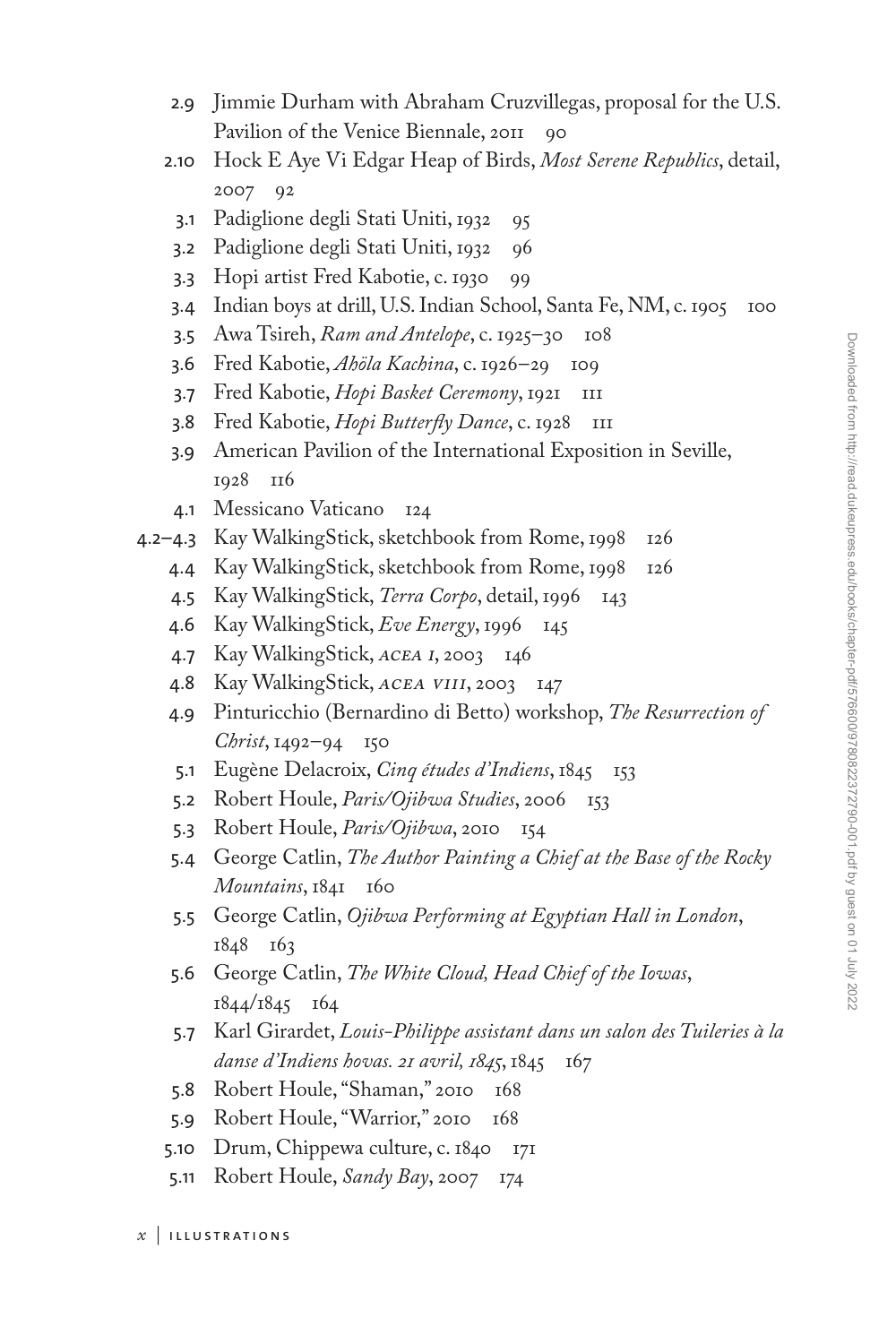- 5.12 [Color-enhanced transmission electron micrograph of the smallpox](#page--1-0)  virus (*Poxviridae*) [176](#page--1-0)
	- E.1 Jimmie Durham, *He said I was always juxtaposing, but I thought he [said just opposing. So to prove him wrong I agreed with him. Over the](#page--1-0)  next few years we drifted apart*, 2005 187
- E.2–E.5 Jimmie Durham, *[The Center of the World at Chalma](#page--1-0)*, details, 1997 191
	- E.6 Jimmie Durham, *[Self-Portrait Pretending to Be a Stone Statue of](#page--1-0)  Myself*, 2006 192
	- [E.7](#page--1-0) Jimmie Durham, *[Encore tranquillité](#page--1-0)*, 2008 [193](#page--1-0)

*Plates* (following page 128)

- 1–12 [Jimmie Durham, stills from](#page--1-0) *La poursuite du bonheur*
	- 13 Jimmie Durham, *[On Loan from the Museum of the American Indian](#page--1-0)*, 1985
	- 14 [Jimmie Durham, "Pocahontas' Underwear," 1985](#page--1-0)
- 15–16 [James Luna,](#page--1-0) *Artifact Piece*, details, 1987
	- 17 Jimmie Durham, *[Not Joseph Beuys' Coyote](#page--1-0)*, 1990
	- 18 Jimmie Durham, *[Mataoka Ale Attakulakula Anel Guledisgo Hnihi](#page--1-0)  (Pocahontas and the Little Carpenter in London)*, detail, 1988
	- 19 [Jimmie Durham,](#page--1-0) *La Malinche*, 1988–91
	- 20 Jimmie Durham, *[Mataoka Ale Attakulakula Anel Guledisgo Hnihi](#page--1-0)  (Pocahontas and the Little Carpenter in London)*, detail, 1988
	- 21 [Jimmie Durham, "Attakulakula," 1988](#page--1-0)
- 22–23 [James Luna, "Chapel for Pablo Tac," 2005](#page--1-0)
- 24–25 [James Luna, "Renewal \(A Performance for Pablo Tac\)," 2005](#page--1-0)
	- 26 [James Luna, "High-Tech Peace Pipe," 2000](#page--1-0)
	- 27 [James Luna, "Chapel for Pablo Tac," detail, 2005](#page--1-0)
	- 28 Juana Basilia Sitmelelene, *[Basket Tray with Inscription and Heraldic](#page--1-0)  Designs*, c. 1820
	- 29 [Pillar dollar \(obverse\). Milled silver eight-real coin, a type minted](#page--1-0)  in Mexico City, 1732–72
	- 30 [Portrait \(or Bust\) dollar \(reverse\). Milled silver eight-real coin,](#page--1-0) a type minted in Mexico City, 1772–c. 1823
	- 31 [Ernest Leonard Blumenschein,](#page--1-0) *Adobe Village—Winter*, 1929
	- 32 [Walter Ufer,](#page--1-0) *Two Riders*, 1930